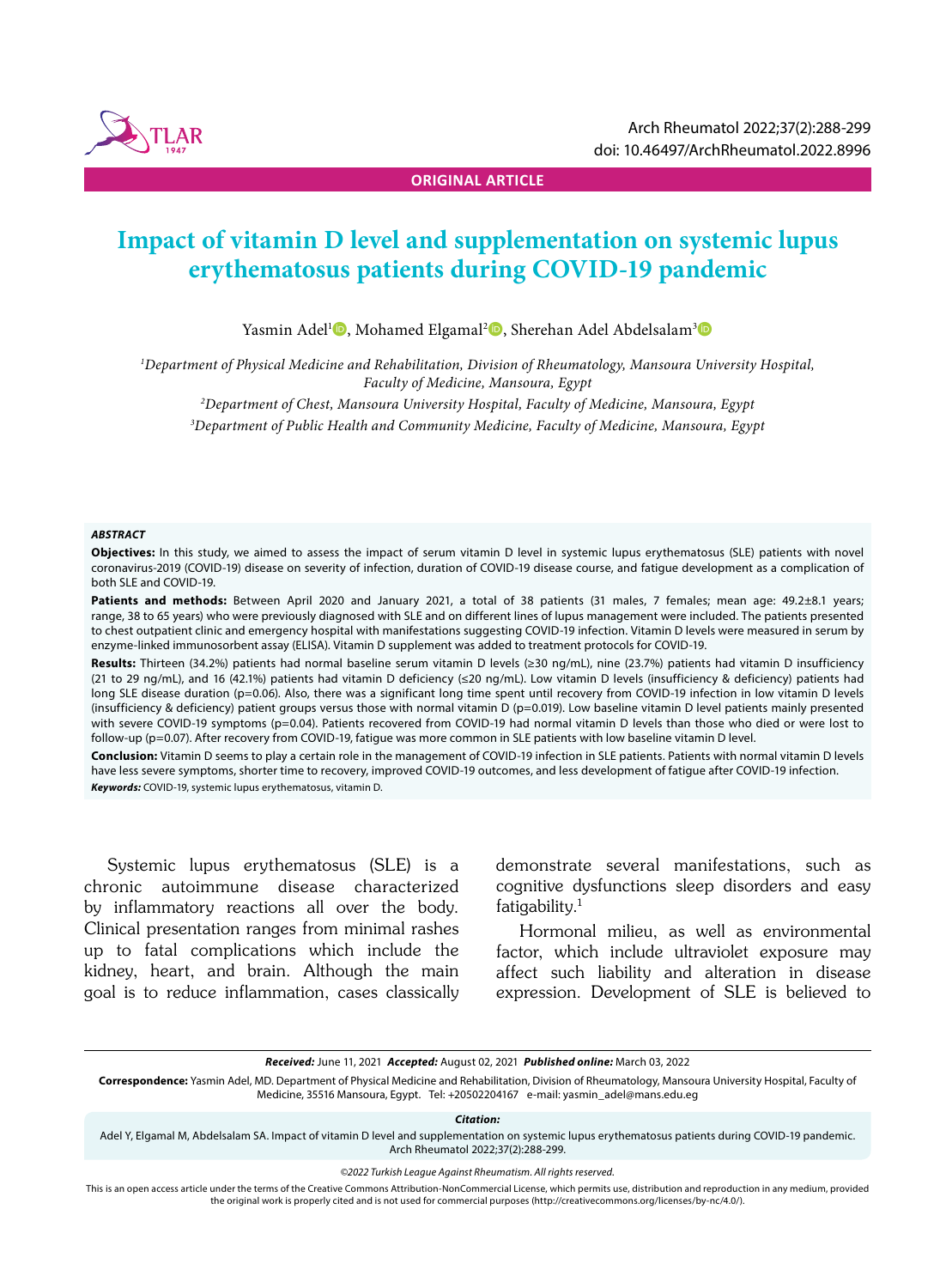be due to impairment of key immune regulatory mechanisms implicated in the clearance of nuclear antigens, as well as apoptotic cells.2

Discharge of nuclear antigens from cellular damage has the ability to trigger a polyclonal immune response, with a subsequent activation of inflammatory reactions. Such antigens are phagocytosed by plasmacytoid dendritic cells, with a subsequent activation of the type I interferon (IFN) pathways. $3$ 

T-cells are driven into proinflammatory pathways and regulatory T cells (Tregs) are usually diminished, inducing hyperactivity of T helper (Th) cells and producing autoantibodies via the stimulation of autoreactive B cells. Immune complexes are produced from the aggregation of autoantibodies, as well as self-antigen deposition in many tissues throughout the body, inducing tissue damage with additional discharge of selfantigens.4 Proinflammatory cytokines, as well as immune complexes, can improperly stimulate NETosis, where neutrophils release neutrophil extracellular traps (NETs).<sup>5</sup> The NETs consist of a chromatin backbone attached by particular molecules, as well as free radicals.<sup>5</sup> Such NETs have the ability to induce tissue damage, as well as augmentation of the immune response.<sup>6</sup>

Additionally, NETs can extend the inflammatory processes through the activation of inflammasome machinery in macrophages,7 as well as via the stimulation of dendritic cells to overproduce type I IFN, $8$  encouraging the development and progression of SLE. The term 'vitamin D' was first coined in 1922, describing a vitamin able to promote calcium deposition.<sup>9</sup> Vitamin D in nature is available as ergocalciferol (vitamin  $D2$ ) or cholecalciferol (vitamin  $D3$ <sup>10</sup> and vitamin D2 is mainly present in plants or plant products, while vitamin D3 is normally found in animal source foods.11

Vitamin D deficiency (VDD) is usually accompanied by a reduction in Tregs, important for immune tolerance against self-antigens.12 In addition, it is known to increase activation of autoreactive B cells, that may increase autoantibodies generation.<sup>13</sup> Such form immune complexes with self-antigens activating TLR signaling pathways in plasmacytoid dendritic cells, inducing IFN-alpha (IFN- $\alpha$ ) formation.<sup>3</sup> In addition, VDD may trigger overstimulation of proinflammatory cytokines production.14 Together with immune complexes, such cytokines may ultimately induce tissue damage (by inflammation), with a subsequent additional discharge of self-antigens.<sup>4</sup>

Vitamin D deficiency is thought to be involved in SLE pathogenesis via a number of immunological changes. Several in vitro researches have shown that VDD is associated with immunological aberrations, such as increased IFN- $\alpha$  levels, as well as overstimulation of autoreactive B cells in SLE.13 In addition, Vitamin D has been found to suppress the INF-inducible gene overexpression within the dendritic cells.<sup>15</sup> Therefore, vitamin D has possible inferences in the preservation of immune tolerance in lupus cases through regulation of dendritic cellular activities.

Novel coronavirus-2019 disease (COVID-19) is a highly contagious disease induced by severe acute respiratory syndrome-coronavirus-2 (SARS-CoV-2), a recently emerged coronavirus which mainly spreads among individuals by close contact and via respiratory droplets when affected subjects cough or sneeze. In addition, infection may develop from touching the infected surfaces followed by face contact.<sup>16</sup> The SARS-CoV-2 is a single positive-stranded ribonucleic acid (RNA) virus (~30kb) with a nucleocapsid that undergoes endocytosis or membrane fusion to pass through the affected cells and has the ability to induce respiratory, gastrointestinal tract (GIT), hepatic, and neurologic disorders in various species involving humans.

In terms of the mechanistic point of view, the SARS-CoV-2 has spike (S) glycoproteins composed of two subunits known as S1 protein that attaches to the host cell receptor and the S2 protein that encourage fusion of the viral, as well as cellular membranes.17 Angiotensin-converting enzyme 2 (ACE2) is recognized as a functional receptor for SARS-CoV-2 cellular entry,18,19 and ACE2 expression is high in the lungs, heart, small intestine, kidneys, and bladder.<sup>20</sup> The commonest forms of Vitamin D are cholecalciferol and ergocalciferol, which are precursors of activated Vitamin D.21 Recently, several researches have been established to measure vitamin D metabolites in terms of clinical practice to understand the role of Vitamin D in human health.<sup>22</sup> Vitamin D has many important biological functions which include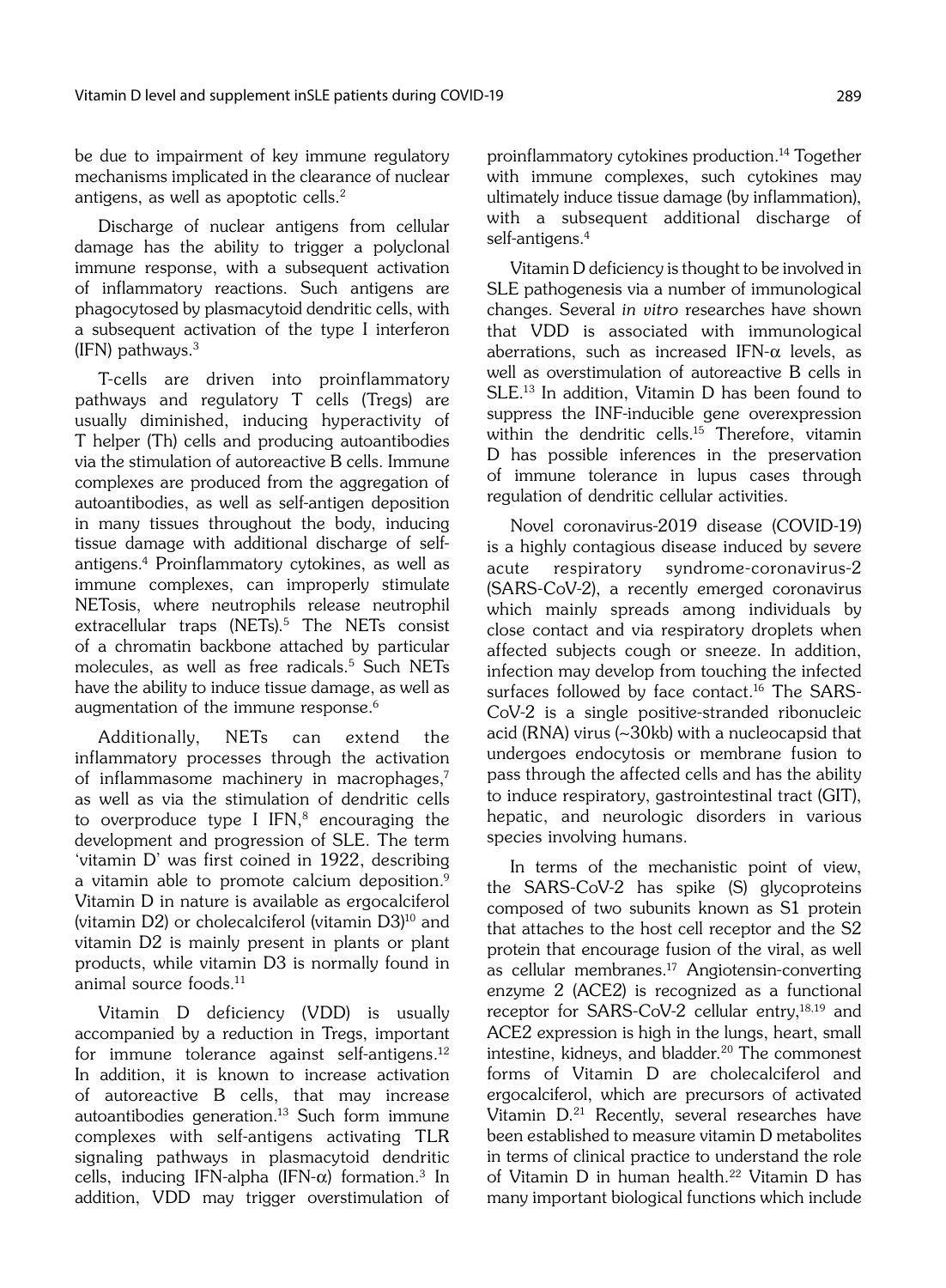bony metabolism, calcium homeostasis, and recently noticed functions (non-classical) including immunomodulation, lung and muscle functions, as well as contagious disease protection.23 In COVID-19 cases, type II pneumocytes are the main target cell of SARS-CoV-2, and their affection reduces the surfactant levels with a higher possibility for acute respiratory distress syndrome (ARDS) development.<sup>24</sup> Vitamin D is recorded to decrease pneumocytes apoptosis and stimulate surfactant synthesis to avoid marked impairment of respiratory functions.25 Sufficient vitamin D level is broadly described as a serum 25-hydroxyvitamin D (25(OH)D) level ≥30 ng/mL (75 nmol/L), whereas insufficient vitamin D level is described as 20 to 30 ng/mL (50 to 75 nmol/L) and VDD is a level below 20 ng/mL (50 nmol/L).<sup>26</sup> A low level is frequently seen in the elderly and cases with comorbidities such as septicemia, and that vitamin D therapy may markedly decrease the mortality rate.<sup>27</sup>

In the present study, the primary objective was to assess the impact of serum vitamin D level in SLE patients with COVID-19 disease on severity of infection and pandemic treatment outcome. The secondary objectives were to investigate the effect of serum vitamin D level in SLE patients on duration of COVID-19 disease course and fatigue development as a complication for both SLE and COVID-19 and to analyze the correlation of serum vitamin D level with different laboratory investigations at time of COVID-19 outbreak.

# PATIENTS AND METHODS

This observational study was conducted at Mansoura University Hospital, Faculty of Medicine, Department of Physical Medicine and Rehabilitation, Division of Rheumatology, between April 2020 and January 2021. A total of 38 patients (31 males, 7 females; mean age:  $49.2\pm8.1$  years; range, 38 to 65 years) with a history of SLE presented to chest diseases outpatient clinic with symptoms suggestive of COVID-19 infection (e.g., fever, bone aches, fatigue, cough, variable degree of dyspnea and/or diarrhea) were included. The diagnosis of SLE was confirmed by the patients and/or their relatives and using the archived laboratory and radiological reports. All patients were on different lines of SLE treatment (disease-modifying antirheumatic drugs [DMARDs]±immunosuppressive drugs) and some patients were adherent to vitamin D supplementation (alphacalcidol). All patients were subjected to thoracic computed tomography (CT), laboratory tests (complete blood count, erythrocyte sedimentation rate [ESR], C-reactive protein [CRP], serum ferritin, D-dimer±polymerase chain reaction [PCR] for COVID-19, whenever possible). Diagnosis of COVID-19 infection was confirmed by either positive PCR for viral infection (through throat or nasal swabs) or chest staff panel decision based of characteristic patchy ground glass lung infiltration with any of high ESR, CRP, ferritin, and D-dimer or absolute lymphopenia. Serum vitamin D level was assessed from blood samples for all patients by enzyme-linked immunosorbent assay (ELISA). Vitamin D was considered deficient if ≤20 ng/mL, insufficient if 21 to 29 ng/mL, and normal if  $\geq 30$  ng/mL.<sup>28</sup> All patients started institutional protocol for COVID-19 management (ceftriaxone, azithromycin, anticoagulant, antiviral, multivitamins and steroids). All patients received vitamin D added to anti-COVID treatment (vitamin D2- ergocalciferol or vitamin D3- cholecalciferol). Some patients were admitted to intensive care unit (ICU) in case of severe chest symptoms. Baseline vitamin D serum level at the time of COVID-19 diagnosis was correlated with different clinical, severity of COVID symptoms, laboratory investigations, and COVID-19 outcomes after treatment course. Recovered patients were subjected to measurement of serum vitamin D eight weeks after recovery to asses the impact of vitamin D supplementation on correction of baseline serum level. Fatigue was evaluated four weeks after recovery from COVID-19 infection by Fatigue Severity Scale (FSS)<sup>29</sup> to demonstrate the efficacy of normal vitamin D level on fatigue as a complication for both SLE and COVID-19.

#### Statistical analysis

Statistical analysis was performed using the SPSS version 16.0 software (SPSS Inc., Chicago, IL, USA). Descriptive data were expressed in mean±standard deviation (SD), median (min-max) or number and frequency, where applicable. The relations between qualitative variables were evaluated using the chi-square test or Fisher exact test, as appropriate. The relations between continuous variables were evaluated using the Pearson correlation test. Significant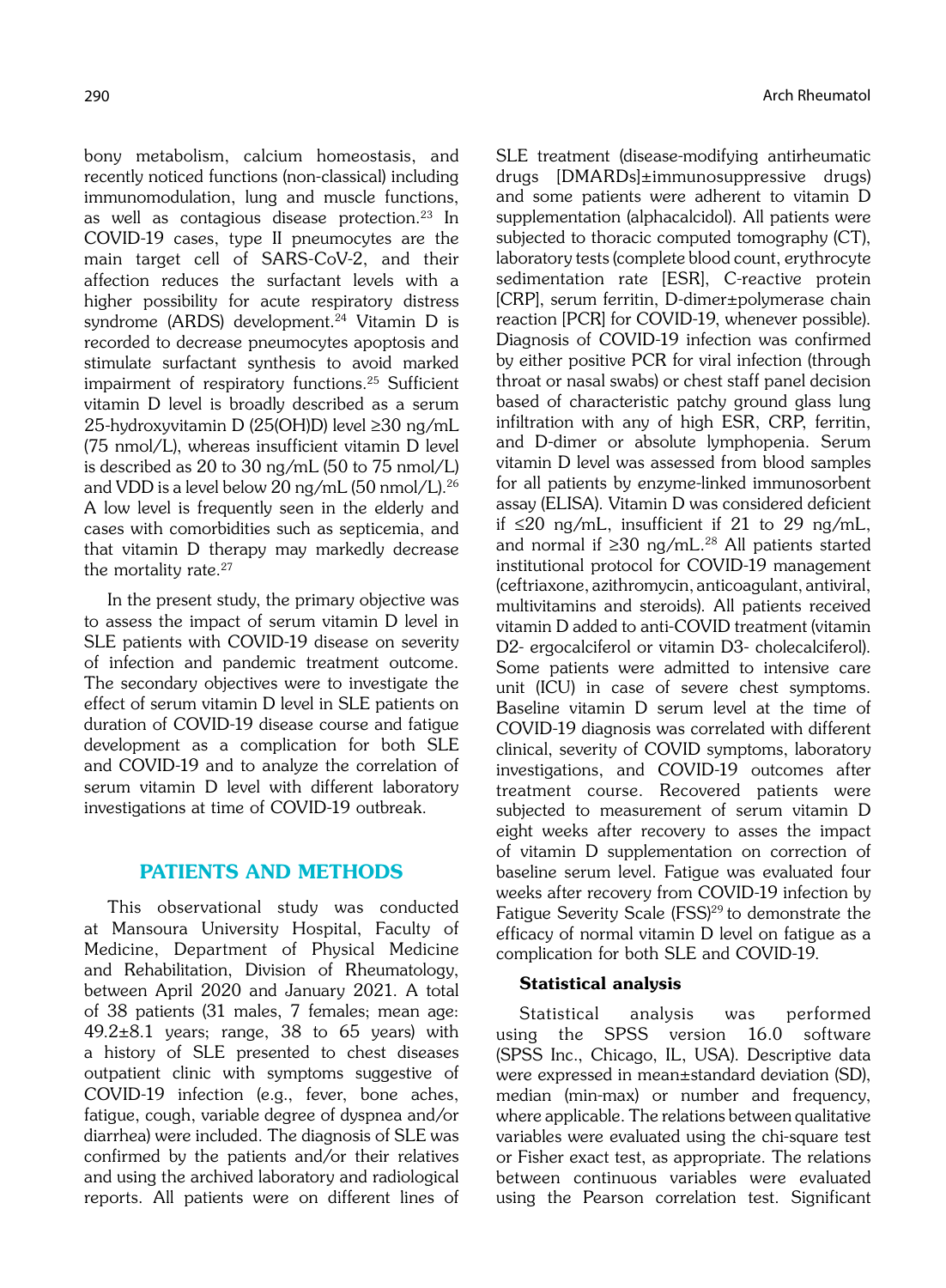differences between the means of the variables were evaluated using the Mann-Whitney U test. A two-sided p value of <0.05 was considered statistically significant.

### RESULTS

Of a total of 38 SLE patients included in the study, 13 (34.2%) had normal baseline serum vitamin D levels (≥30 ng/mL), nine (23.7%) had vitamin D insufficiency (21 to 29 ng/mL), and 16 patients (42.1%) had Vit D deficiency (≤20 ng/mL). In total cohort, basal vitamin D level (mean±SD; 23.4±8.3 ng/mL) was negatively associated with age  $(p=0.9)$ , ESR (p≤0.05), CRP (p=0.1), ferritin level (p=0.59) and D dimer (p=0.9) while it was positively correlated with absolute lymphocyte count at time of COVID-19 diagnosis (p≤0.05). The patients with low vitamin D levels (insufficiency & deficiency) had significantly higher 1-h ESR levels (52.6±18.7 vs. 35.9±8.9 mm/h, respectively; p<0.05) and lymphopenia (1080±789.5 vs. 1930.8±1047.5/cmm, respectively; p<0.05). Low vitamin D level (insufficiency & deficiency) patients at the time of COVID-19 infection found to have a marginal significant longer SLE disease duration than patients with normal vitamin D levels  $(6.2\pm3.7 \text{ vs. } 3.9\pm3.3 \text{ years}, \text{ respectively};$ p<0.05). Also, there was a significant long time

spent till recovery from COVID-19 infection in low vitamin D level (insufficiency & deficiency) patients than patients with normal vitamin D levels  $(22.7\pm4.8 \text{ vs. } 18.5\pm3.6 \text{ days}, \text{respectively};$ p<0.05) (Tables 2 and 3).

The patients with low  $\langle 30 \text{ ng/mL} \rangle$  baseline vitamin D level (vitamin D insufficiency and deficiency) significantly presented with more severe COVID-19 symptoms (68%) than patients with normal vitamin D levels  $(30.8\%)$  (p<0.05). Also, the patients who presented with severe COVID-19 infection had low baseline vitamin D levels than those having mild-to-moderate symptoms (19.5±9.1 vs. 20.0±6.2 ng/mL, respectively; p<0.05). There was no significant difference in baseline vitamin D levels between the patients that were adherent to vitamin D supplementation and non-adherent group  $(p=0.1)$  (Figure 1, Tables 4 and 5).

Thirty-one (81.5%) patients recovered from COVID-19 infection (n=20, 64.5% with low baseline vitamin D levels), while seven (18.5%) patients died or lost to follow-up (n=5, 71.4% with low baseline vitamin D levels). Baseline vitamin D level was marginally significantly lower in non-survivors or lostto-follow-up patients  $(17.2\pm6.6$  ng/mL) than survivors  $(23.6 \pm 8.5 \text{ ng/mL})$  (p<0.05). However, chloroquine treatment within the past six months prior to infection did not affect COVID-19 treatment outcome and no

| <b>Table 1.</b> Demographic and laboratory data of patients |    |      |                   |  |  |
|-------------------------------------------------------------|----|------|-------------------|--|--|
|                                                             | n  | $\%$ | $Mean \pm SD$     |  |  |
| Age (year)                                                  |    |      | $49\pm8.3$        |  |  |
| <b>Sex</b><br>Male                                          | 7  |      |                   |  |  |
| Female                                                      | 31 |      |                   |  |  |
| Vitamin D                                                   |    |      | $23.4 \pm 8.3$    |  |  |
| Erythrocyte sedimentation rate                              |    |      | $46.9 \pm 17.8$   |  |  |
| C-reactive protein                                          |    |      | $40+27.5$         |  |  |
| Ferritin                                                    |    |      | $330.5 \pm 165$   |  |  |
| D-dimer $(nq/mL)$                                           |    |      | $193.6 \pm 125.1$ |  |  |
| Lymphocyte                                                  |    |      | $1371 \pm 963$    |  |  |
| Normal Vitamin $D$ ( $\geq$ 30 ng/mL)                       | 13 | 34.2 |                   |  |  |
| Vitamin D insufficiency (21-29 ng/mL)                       | 9  | 23.7 |                   |  |  |
| Vitamin D deficiency ( $\leq$ 20 ng/mL)                     | 16 | 42.1 |                   |  |  |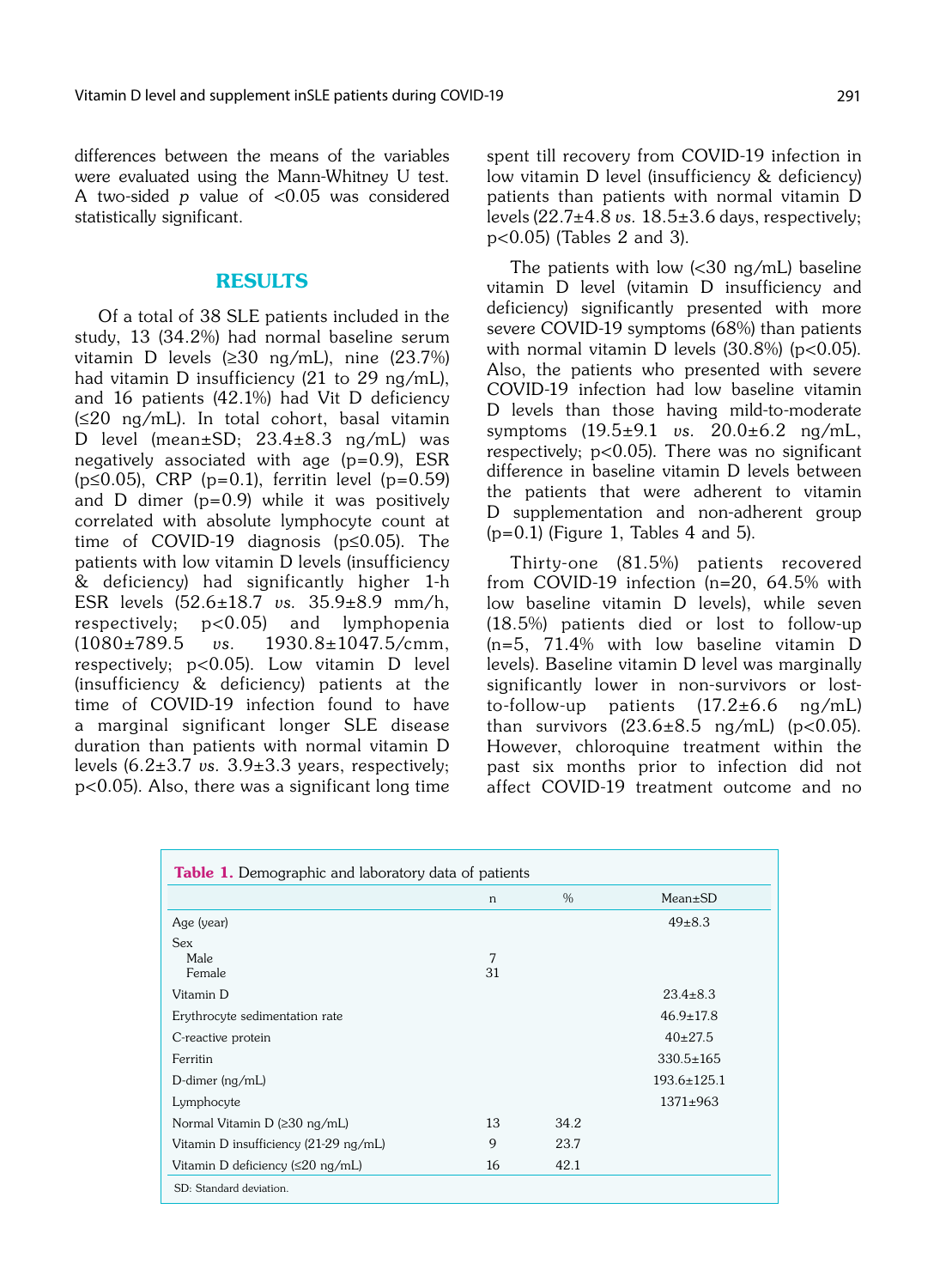| <b>Table 2.</b> Correlation of baseline vitamin D levels with laboratory parameters                         |               |                 |               |                 |                                                               |                   |  |
|-------------------------------------------------------------------------------------------------------------|---------------|-----------------|---------------|-----------------|---------------------------------------------------------------|-------------------|--|
|                                                                                                             | Age (years)   | $ESR$ (mm/h)    |               |                 | CRP (mg/L) Ferritin (ng/mL) Lymphocyte (/cmm) D dimer (ng/mL) |                   |  |
|                                                                                                             | $Mean \pm SD$ | $Mean \pm SD$   | $Mean \pm SD$ | $Mean \pm SD$   | $Mean \pm SD$                                                 | $Mean \pm SD$     |  |
| Vit $D \frac{mg}{mL}$                                                                                       | $49\pm8.3$    | $46.9 \pm 17.8$ | $40+27.5$     | $330.5 \pm 165$ | $1371\pm963$                                                  | $193.6 \pm 125.1$ |  |
| r                                                                                                           | $-0.018$      | $-0.46$         | $-0.25$       | $-0.08$         | 0.4                                                           | $-0.01$           |  |
| p                                                                                                           | 0.9           | $\leq 0.05$     | 0.1           | 0.59            | $\leq 0.05$                                                   | 0.9               |  |
| $ECD$ . Exithuacita sadimentation unto, CDD, C segetive mustain, CD, Ctandaud deviation, Uit. D, Uitamin D. |               |                 |               |                 |                                                               |                   |  |

ESR: Erythrocyte sedimentation rate; CRP: C-reactive protein; SD: Standard deviation; Vit. D: Vitamin D.

Table 3. Laboratory data, SLE disease duration, and time to COVID recovery between normal and low vitamin D level patient groups

|                                       | Low Vit D<br>(insufficiency & deficiency)<br>$(\leq$ 29 ng/mL) (n=25) | Normal Vit D<br>$(230 \text{ ng/mL})$<br>$(n=13)$                                  |                  |
|---------------------------------------|-----------------------------------------------------------------------|------------------------------------------------------------------------------------|------------------|
|                                       | $Mean \pm SD$                                                         | $Mean \pm SD$                                                                      | $\boldsymbol{p}$ |
| Age (year)                            | $49.2 \pm 8$                                                          | $48.5 \pm 9.1$                                                                     | 0.4              |
| $1st$ hour ESR (mm/h)                 | $52.6 \pm 18.7$                                                       | $35.9 \pm 8.8$                                                                     | $\leq 0.05$      |
| $CRP$ (mg/L)                          | $39.7 \pm 28.1$                                                       | $40.6 \pm 27.4$                                                                    | 0.7              |
| Ferritin (ng/mL)                      | $338.4 \pm 167.8$                                                     | $315.5 \pm 164.9$                                                                  | 0.6              |
| Lymphocyte (/cmm)                     | $1080+789.5$                                                          | $1930.7 \pm 1047.5$                                                                | $\leq 0.05$      |
| D dimer $(nq/mL)$                     | $208.3 \pm 120.2$                                                     | $165.3 \pm 134.4$                                                                  | 0.2              |
| SLE disease duration (year)           | $6.1 \pm 3.7$                                                         | $3.8 \pm 3.2$                                                                      | 0.061            |
| Duration till COVID-19 recovery (day) | $22.6 \pm 4.7$                                                        | $18.5 \pm 3.6$                                                                     | $\leq 0.05$      |
| $\sim$                                |                                                                       | $0.010 \times 0.001$ $\ldots$ $1.1 \times 1.001$ $\ldots$ $1.001$ $\ldots$ $1.001$ |                  |

SLE: Systemic lupus erythematosus; COVID-19: Novel coronavirus-2019; SD: standard deviation; Vit. D: vitamin D; ESR: erythrocyte sedimentation rate; CRP: C-reactive protein,

significant difference in the recovery rate was observed between the patients receiving chloroquine six months prior to COVID-19 infection and those not receiving (p=0.16) (Table 6).

The patients that recovered from COVID-19 (n=31) were subjected to serum vitamin D level measurement after eight weeks from recovery. Eleven patients who had normal levels at the time of infection remained having normal



Mild infection and Moderete infection Moderete infection Sever infection

Figure 1. Thoracic computed tomography showing mild, moderate, and severe COVID-19 infection. COVID-19: Novel coronavirus-2019.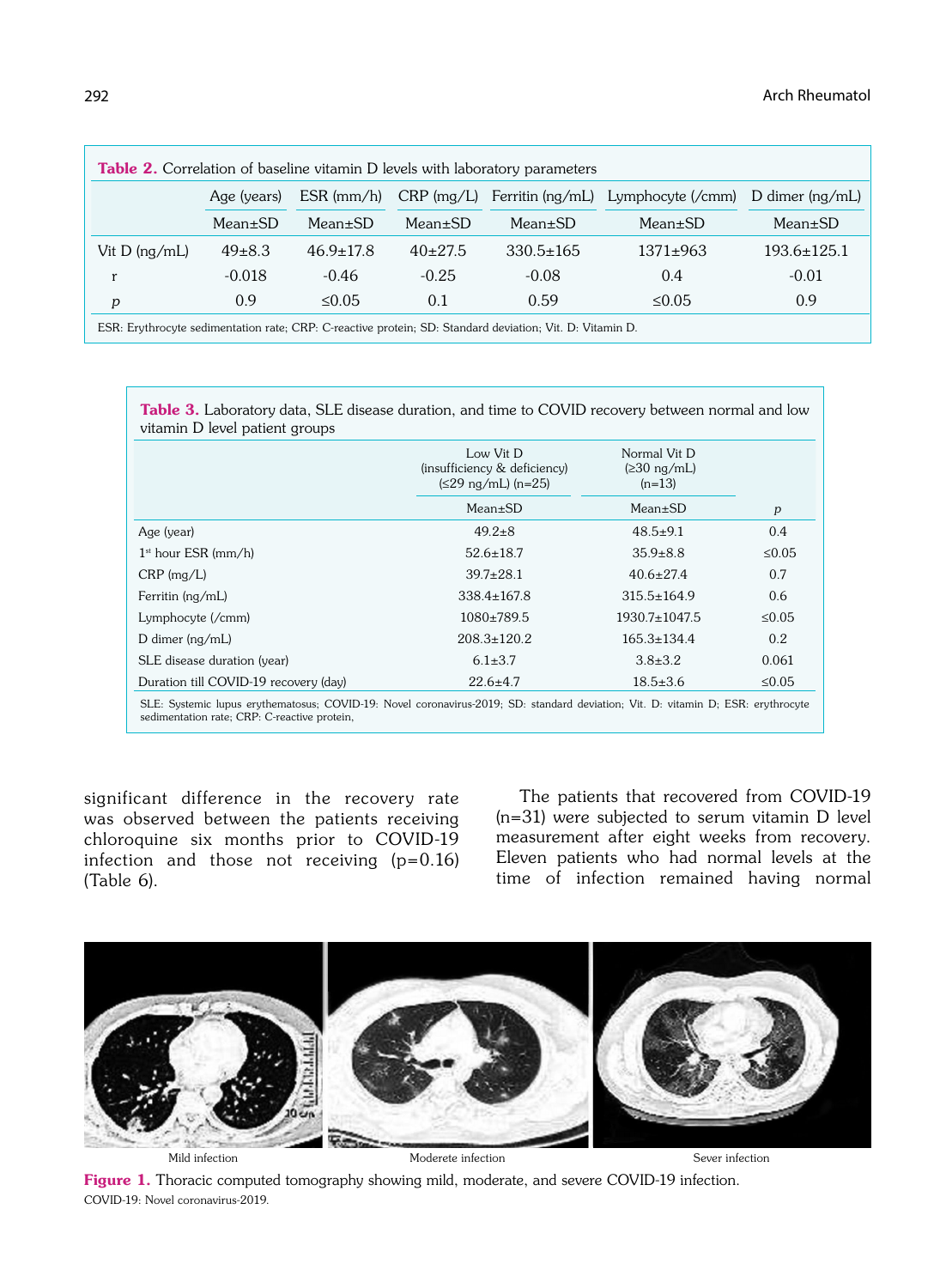| <b>Table 4.</b> Vitamin D level with COVID-19 severity and impact of previous supplement |    |                |             |  |
|------------------------------------------------------------------------------------------|----|----------------|-------------|--|
|                                                                                          | n  | $Mean+SD$      | p           |  |
| Mild & moderate symptoms                                                                 | 17 | $20+6.2$       |             |  |
| Sever symptoms                                                                           | 21 | $19.5+9$       | $\leq 0.05$ |  |
| Was not adherent to Vit D supplement                                                     | 29 | $23.3 \pm 8.2$ |             |  |
| Was adherent to Vit D supplement                                                         | 9  | $19.5+9.2$     | 0.1         |  |
| COVID-19: Novel coronavirus-2019; SD: Standard deviation.                                |    |                |             |  |

| <b>Table 5.</b> Severity of COVID-19 between patient groups                                         |   |                      |   |                                  |  |             |
|-----------------------------------------------------------------------------------------------------|---|----------------------|---|----------------------------------|--|-------------|
|                                                                                                     |   | Sever COVID symptoms |   | Mild and moderate COVID symptoms |  |             |
|                                                                                                     | n | $\%$                 | n | $\%$                             |  | p           |
| Low Vit D (insufficiency and deficiency)                                                            |   | 68.0                 |   | 32                               |  | $\leq 0.05$ |
| Normal Vit D                                                                                        | 4 | 30.8                 |   | 69.2                             |  |             |
| COVID-19: Novel coronavirus-2019; SD: Standard deviation; Vit. D: Vitamin D; $\chi^2$ : Chi square. |   |                      |   |                                  |  |             |

| <b>Table 6.</b> Vitamin D levels according to SLE treatment and impact on recovery from COVID-19 |
|--------------------------------------------------------------------------------------------------|

|                                                                                                                 | n  | $Mean \pm SD$  | р    |  |
|-----------------------------------------------------------------------------------------------------------------|----|----------------|------|--|
| On MTX±chloroquine±steroid±immunosuppressive                                                                    | 21 | $20.5 \pm 8.8$ |      |  |
| On $MTX \pm$ steroid $\pm$ immunosuppresive                                                                     | 17 | $24.8 \pm 7.6$ | 0.11 |  |
| Recovered                                                                                                       | 31 | $23.6 \pm 8.5$ | 0.06 |  |
| Died or lost to follow-up                                                                                       |    | $17.2 + 6.6$   |      |  |
| SLE: Systemic lupus erythematosus; COVID-19: Novel coronavirus-2019; SD: Standard deviation; MTX: Methotrexate. |    |                |      |  |

vitamin D levels eight weeks after recovery, while in 16 of 20 patients who had low baseline vitamin D levels, the levels returned to normal range eight weeks after recovery. Fatigue was



Figure 2. Vitamin D level and its impact on fatigue. Vit. D: Vitamin D.

one of commonest manifestation of both SLE and post-COVID-19. Fatigue was evaluated in 31 patients that recovered from infection; four of 11 (36.3%) patients with normal baseline vitamin D levels and 12 of 20 (60%) patients with low baseline vitamin D levels had persistent fatigue (Figure 2).

## **DISCUSSION**

In human body, vitamin D is derived mainly from cutaneous biosynthesis and partfly from diet. To be active in terms of the biological level, vitamin D undergoes sequential enzymatic reactions via hydroxylation initially to 25(OH)D, and then primarily in the renal tissue, the enzyme  $1\alpha$ -hydroxylase produces  $1\alpha, 25$ -dihydroxyvitamin D3 (activated Vitamin D). Regarding systemic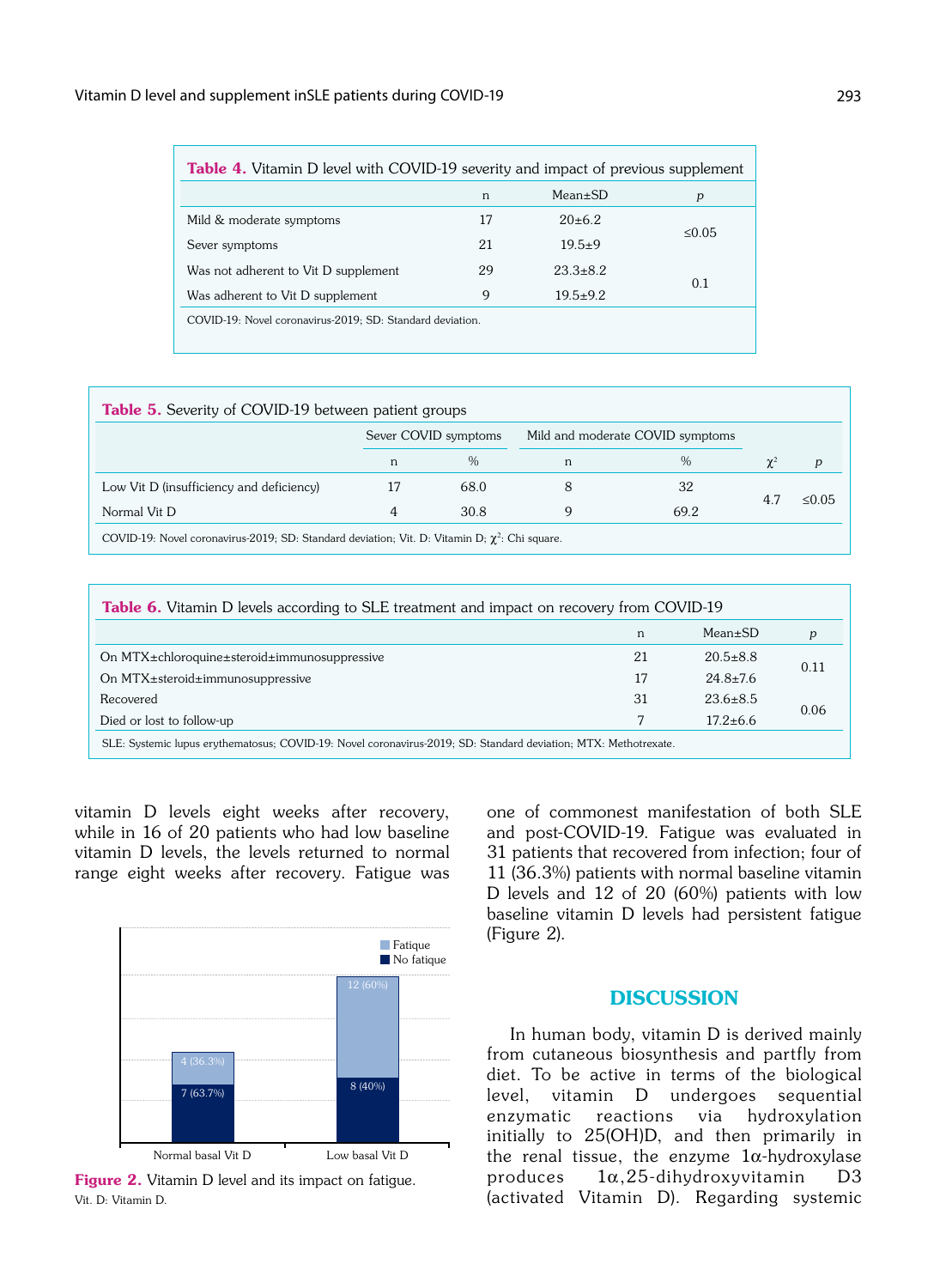point of view, vitamin D has an essential function in calcium homeostasis, as well as bone metabolism, through binding the vitamin D receptor (VDR) to control expression of the downstream genes of vitamin D.<sup>23</sup>

There are two types of immunity: innate and adaptive immunity. The innate immunity is the first defense line depending mainly on the lining mucosa, monocyte, neutrophil and macrophage, which acts as antigen-presenting cells activating B and T lymphocytes. The expression of CYP27B1 and VDR can be detected in the majority of immune cells such as macrophages, dendritic cells, and activated lymphocytes.30 Emerging data focus on the stimulation of natural killer (NK) cells as contributor to both resolution of SARS-CoV-2 infection, and the cytokine storms present in ARDS.31 Several researches have shown impairment in cellular functions of ex vivo NK cells detected in COVID-19 cases. $31$ Also, prior researches have recommended that the reduction in serum calcitriol may share in the reduction of NK activity in cases with chronic diseases, and vitamin D therapy may dramatically increase cytotoxicity and exocytosis of NK cells.32

Vitamin D has been demonstrated to have antibacterial and antiviral properties via cathelicidin (LL37), which encourages the induction of free radicals and the suppression of biosynthesis of phospholipids.<sup>33</sup> In addition, vitamin D triggers macrophage differentiation, as well as up regulation of CD14 expression and the TLRs 2/4 co-receptor, triggering CYP27B1 expression in macrophages and suppressing dendritic cells maturation and block their antigen presentation which initiates an adaptive response. Vitamin D has a main function in the enhancement of Treg cell development and balancing Th cellular responses to guard against microbes and reduce proinflammatory cytokines discharge.34

Low levels of vitamin D have been reported to be involved in the pathogenesis of many infectious diseases such as bacterial or viral infections of the respiratory tract which include tuberculosis and influenza, human immunodeficiency virus (HIV), Epstein-Barr virus (EBV), hepatitis C virus (HCV), parasitic infections of the GIT, and systemic fungal infection.34

Furthermore, vitamin D is a component of innate responses needed to keep respiratory tract health. Mechanistically, acute viral respiratory tract infections are found to upregulate CYP27B1 in respiratory epithelial cells, converting local stores of vitamin D into 1,25-dihydroxyvitamin D leading to the induction of LL37.35 This increase in activated vitamin D after that induces downstream alterations in gene expression, eventually decreasing inflammation while keeping antiviral functions.36 Vitamin D therapy has been demonstrated to be associated with a marked elevation of LL37 levels, that recruits neutrophils, monocytes, and T cells to affected tissues, inhibits the activity of microbes, and encourages clearance of respiratory microbes by induction of apoptosis in the affected epithelial cells.37 At the initial phase of acute inflammation, vitamin D suppresses Th1 and Th17 cellular proliferation and the abnormal discharge of their cytokines,<sup>38</sup> while, in the resolution phase, vitamin D-mediated differentiation of Th2 cells and discharge of their cytokines are essential to prevent tissue injury through a marked immune response. In terms of the mechanistic level, vitamin D therapy has the ability to reduce messenger RNA (mRNA) expression of IFN-beta (IFN- $\beta$ ) and IFN-stimulated genes.<sup>39</sup> Taking into consideration its function as a potent immunosuppressor, it may suppress the abnormalities in immune response, as well as cytokine storm of COVID-19.

In our study, we reported that vitamin D levels were lower in older age patients than younger age, consistent with a previous study conducted in Norway which showed that activated vitamin D reduced from 140 pmoL/L in patients aged between 20 and 39 years and to 98 pmoL/L in patients aged older than 80 years.<sup>23</sup> Serum 25(OH)D concentrations tend to decrease with age, which may be important for COVID-19 as case-fatality rates (CFRs) increase with age.<sup>40</sup> The main reasons include less time spent in the sun and reduced production of vitamin D as a result of lower levels of 7-dehydrocholesterol in the skin.<sup>41</sup> In addition, some pharmaceutical drugs decrease serum 25(OH)D levels by activating the pregnane X-receptor.<sup>42</sup> Such drugs include antiepileptics, antineoplastics, antibiotics, anti-inflammatory agents, antihypertensives,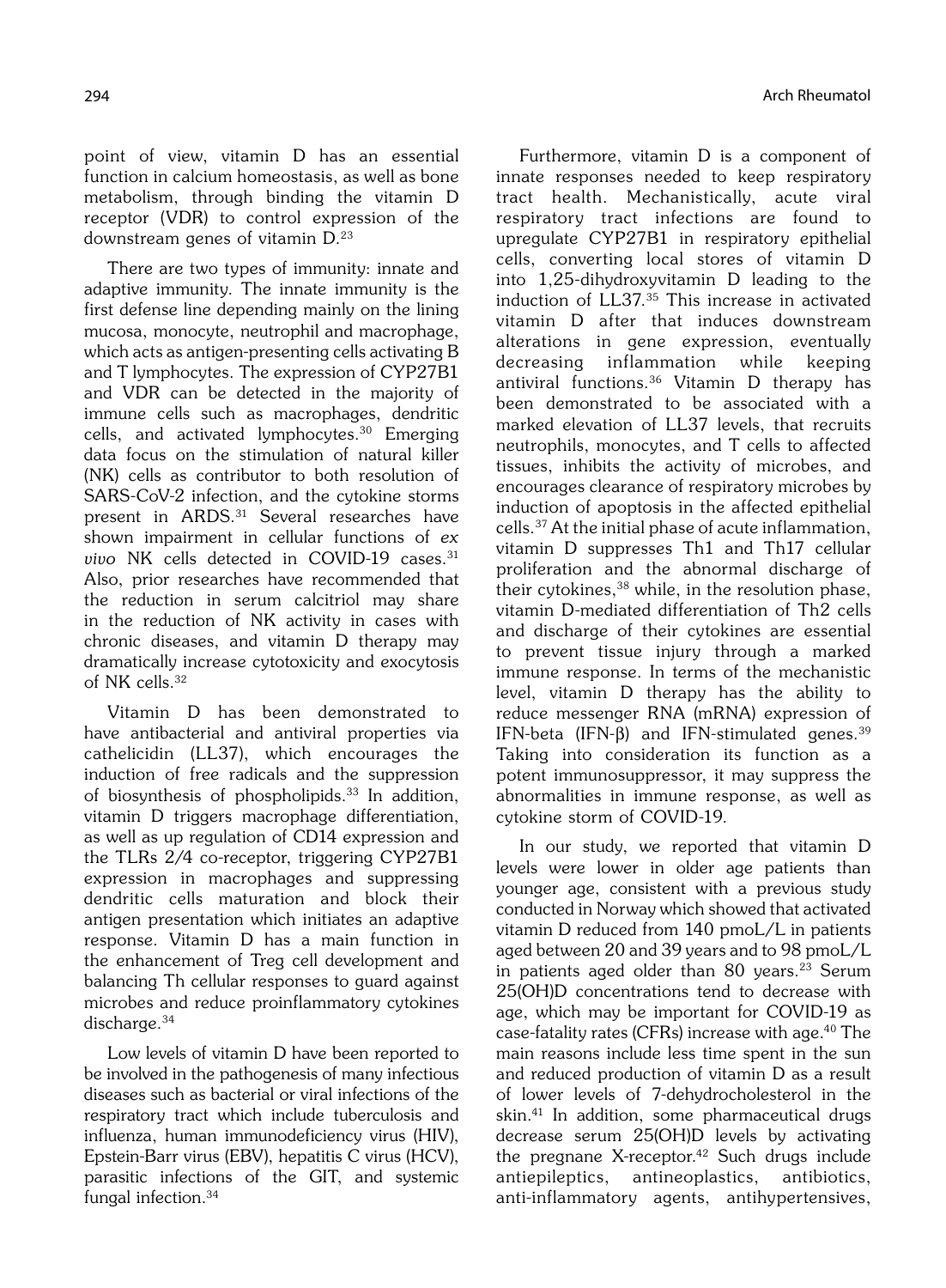antiretrovirals, endocrine drugs, and particular herbal medicines. Pharmaceutical drug use usually increases with age.

A recent study has shown that serum levels of activated vitamin D are markedly reduced in non-survivors compared to survivors between cases with sepsis. $27$  This is consistent with data we observed in our study that SLE patients presenting with more severe COVID-19 chest symptoms had lower levels of vitamin D. The critical role of vitamin D can be also observed in certain malignancies, and vitamin D requires CYP27B1 to create active vitamin D. In a study of type of bone marrow (BM) malignancy cells, the authors noticed considerably minimal levels of CYP27B1 proteins within BM cells compared to non-AML individuals.43

Current guidelines have suggested a target level of 30 to 40 ng/mL for cases with a possibility of fractures, falling, autoimmune disorders, and malignant tumors. The recommended dose of vitamin D therapy is <10,000 IU per day with a target 25-hydroxyvitamin D level of 30 ng/mL or more for affected cases.<sup>44</sup> A dose below 4000 IU/day is considered to be safe.45 The commonest formulae of vitamin D therapies are cholecalciferol and ergocalciferol, although the administration of calcitriol is restricted due to the possible development of hypercalcemiaassociated adverse effects. Accordingly, we considered a vitamin D level less than 30 ng/mL to be low in SLE patients.

In a previous study of vitamin D therapy for SLE affected cases, high dosages of vitamin D could decrease disease progression.46 It is of great importance to consider that, although vitamin D3 and ergocalciferol have a higher safety profile compared to activated vitamin D, full dosages of vitamin D therapy may induce also hypercalcemia, which is considered an additional main drawback of vitamin D therapy. In our study, we found that SLE patients who had low baseline vitamin D levels had a more aggressive COVID-19 course with a prolonged duration until recovery from infection. Also, the SLE patients with low vitamin D levels were less likely candidate to overcome COVID-19 infection than those having normal vitamin D levels. This could be explained by the fact that COVID-19 patients with severity of the illness is frequently determined by the presence of pneumonia/ ARDS, myocarditis, microvascular thrombosis and/or cytokine storm, all of which involve underlying inflammation. While the COVID-19 specific CD8 T cells and the specific antibodies produced by B cells are critical for eliminating the virus, uncontrolled non-specific inflammation, and cytokine release can cause catastrophic injury to the lungs and other vital organs. Consequently, decreasing this early non-specific inflammation during COVID-19 may provide time for the development of specific acquired immunity against COVID-19.

A principal defense against uncontrolled inflammation and against viral infection, in general, is provided by Tregs. These cells are displayed to be lower in one group of COVID-19 cases and markedly lower in severe cases.47 In a study of older nursing home patients, high Treg blood levels were found to be associated with a reduced level of respiratory viral disease.48 These findings suggest that, if Treg levels can be increased, this may be of benefit in diminishing the severity of viral disease and, probably, of COVID-19.

Moreover, Treg levels can be increased by vitamin D therapy.<sup>49</sup> The significance of vitamin D in cases of respiratory infection is illustrated by the fact that low vitamin D levels are common worldwide and low levels have been associated with a higher possibility of pneumonia development.<sup>50</sup> and viral upper respiratory tract infections.51 Vitamin D deficiency (25(OH)D  $<$ 50 nmol/L) is present in 30 to 60% of the populations of Western, Southern, and Eastern Europe and, in up to 80% of populations in Middle Eastern countries.<sup>52</sup> In addition, even more severe deficiency (serum levels <30 nmol/L) is reported in over 10% of Europeans.

A study of healthy women in the United States found a significant inverse relationship between the serum levels of 25(OH)D and tumor necrosis factor-alpha  $(TNF-\alpha)$ .<sup>53</sup> In another report, the levels of interleukin (IL)-6 were found to be increased in vitamin D deficient individuals.<sup>54</sup> These studies raise the possibility that adequate levels of vitamin D may reduce the incidence of cytokine storm, which can occur in COVID-19. It is also observed that Vitamin D supplementation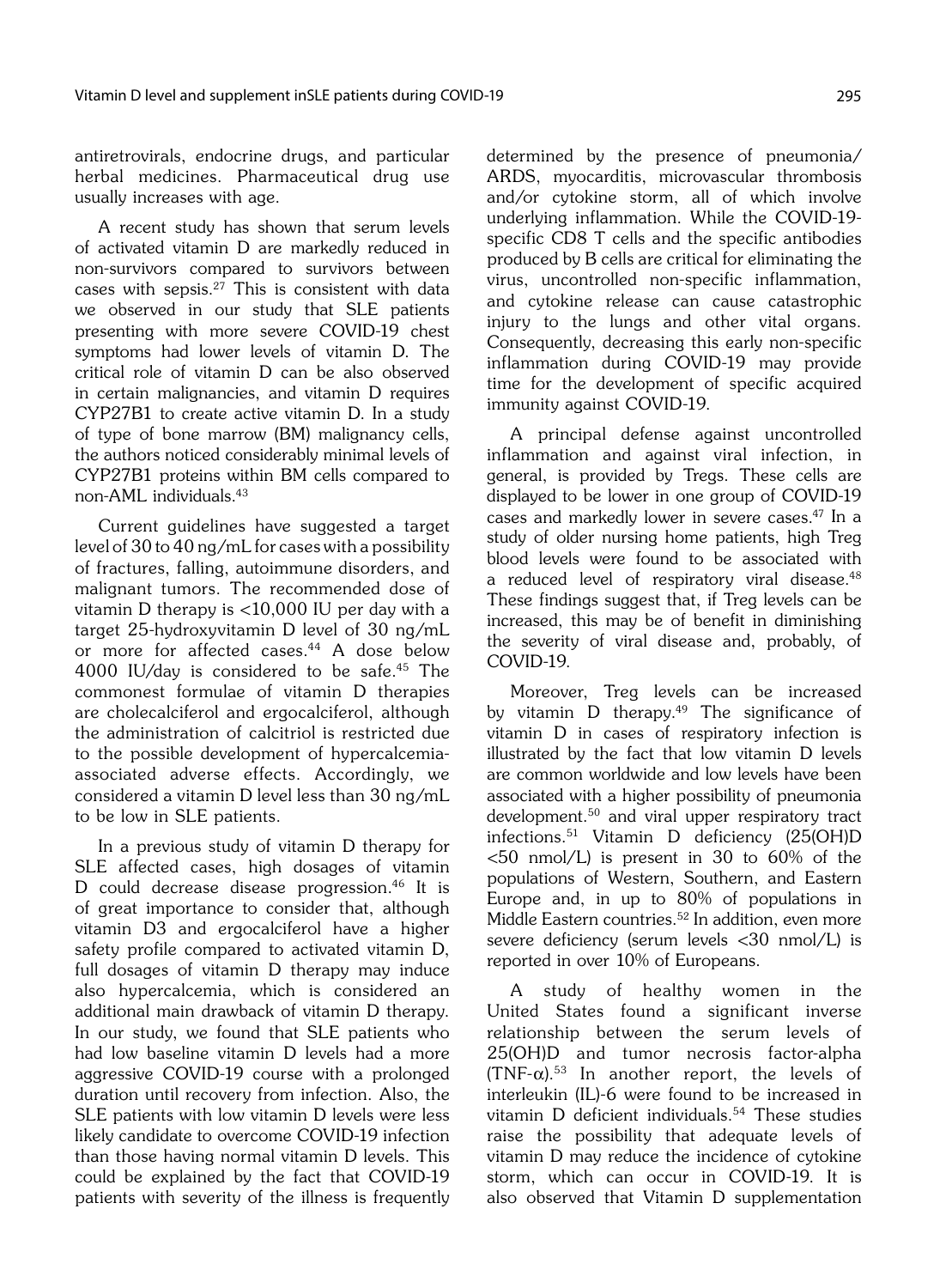enhances the expression of genes related to antioxidation (glutathione reductase and glutamate-cysteine ligase modifier subunit).<sup>54</sup> The increased glutathione production spares the use of ascorbic acid (vitamin C), which has antimicrobial activities, $55$  and is suggested to prevent and treat COVID-19.56

Thrombotic complications are common in COVID-19 patients. Of those with severe disease, more than 50% have been found to have elevated D-dimer levels. Interestingly, vitamin D is also involved in the regulation of thrombotic pathways, and VDD is associated with an increase in thrombotic episodes.57 This finding was also observed in our study in that SLE patients with low vitamin D levels presented with higher levels of D-dimer that is usually associated with more aggressive disease.

Vitamin D deficiency may cause fatigue via upregulation of nuclear factor kappa-B (NF-kB). It is accompanied by a higher NF-kB expression, which upon stimulation activates the production of numerous sleep-promoting substances including IL-1 $\beta$  and TNF- $\alpha$ .<sup>58</sup> Such transcription factor is stimulated within the hypothalamus.<sup>59</sup> Vitamin D comprises an essential protective function in the central nervous system (CNS) by prevention of oxidative damage, as well as inhibition of production of proinflammatory cytokines such as TNF- $\alpha$ , IL-6 and nitric oxide in cultured microglial cells, $60$  that is increased in SLE. In addition, autoantibodies binding to double-stranded deoxyribonucleic acid (ds-DNA) have the ability to cross react with the Anti-N-methyl-D-aspartate receptor (NMDAR) present in neuronal cells of SLE cases, playing an essential function in memory regulation.<sup>61</sup> Anti-NMDAR antibodies can elicit neuronal cell death in mice and, accordingly, induce cognitive impairments, as well as emotional alterations.62 Recently, it has been discovered that, compared to normal individuals, lower vitamin D levels are observed in cases with anti-NDMAR encephalitis, an autoimmune state which usually presents with fatigue and several neuropsychiatric manifestations.63

In the current study, we observed that most of SLE patients with low vitamin D levels even after vitamin D supplementation complained from fatigue than patients with normal vitamin D levels at the time of study inclusion. Thus, there are possible implications that VDD can induce fatigue via neurological damage mediated by anti-NDMAR antibodies in lupus cases. Fatigue in lupus cases is multifactorial, with depression and mood changes displaying a marked effect in the majority of patients.<sup>64</sup> Many theories have suggested that a complex interplay is present among vitamin D condition, cognition, and mood in lupus cases. In a pivotal study, neuropsychiatric tests were carried out in 61 lupus cases to evaluate cognition, and blood specimens were withdrawn from entire cases to measure 25(OH)D3 levels.<sup>65</sup> Compared to normal individuals, significantly higher levels of cognitive impairment as well as a greater incidence of VDD were detected in lupus cases. Remarkably, 25(OH)D3 deficiency (<10 ng/mL) independently predicted cognitive impairment in lupus cases following adjustment of many potential confounders such as age, education status, sex, and accumulated corticosteroid dosage (p<0.025). In addition, comparable findings were noticed in another study which demonstrated that 25(OH)D3 levels had an inverse correlation with neuropsychiatric Systemic Lupus Erythematosus Disease Activity Index (SLEDAI) scores  $(p=0.03)$ .<sup>66</sup>

Another study demonstrated that vitamin D therapy markedly decreased the disease progression and fatigue levels in a cohort of pediatric SLE cases over a duration of six months.<sup>67</sup> Moreover, serum 25(OH)D levels were measured at baseline  $(19.1\pm60 \text{ ng/mL}$  for the cases and  $19.5\pm40$  ng/mL for the controls) and after six months of therapy with oral vitamin D3. The final results demonstrated that pediatric SLE cases on vitamin D had markedly greater levels of 25(OH)D than the controls  $(31.3\pm8.7 \text{ vs. } 16.5\pm5.8, \text{ respectively}; \text{ p} < 0.05)$ , with 70% of those managed reaching satisfactory levels of 25(OH)D.<sup>67</sup>

Additionally, a study was carried out by Ruiz-Irastorza et al.68 in 80 lupus cases over a period of 24 months. In this study, 60 cases were given vitamin D3 by oral ingestion with an average dose of 800 IU/day. At the T2 time point, a marked improvement in lupus-associated fatigue was noticed compared to baseline.

We recommend to conduct future studies to evaluate impact of vitamin D level on different variant of COVID-19.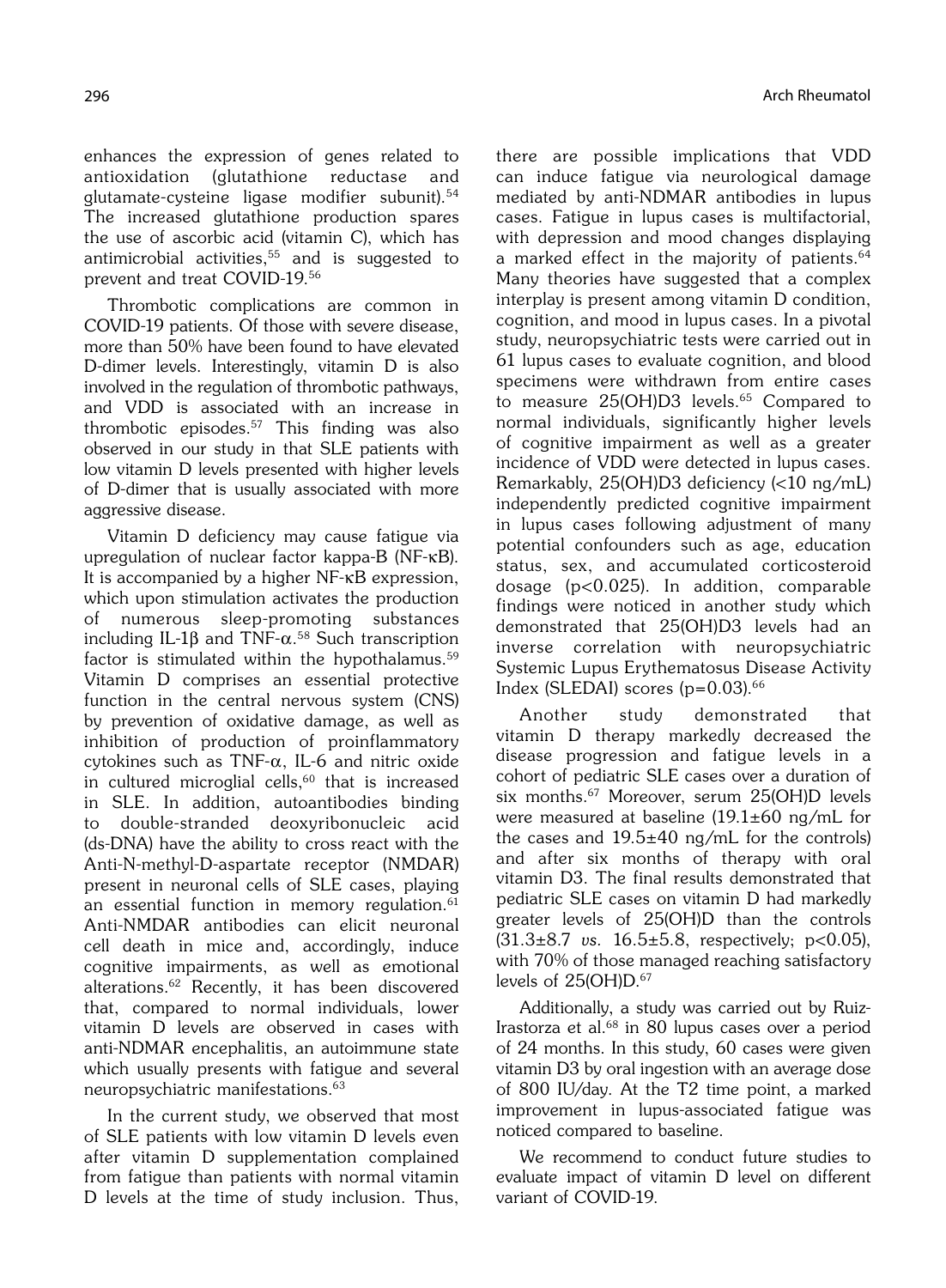In conclusion, COVID-19 is still an outbreak without a standard treatment algorithm. It is reported that vitamin D is needed for normal immune functions to fight microbes and prevent autoimmune disorders. Vitamin D is a low-cost drug that improves fatigue and quality of life for SLE patients. Normal levels of vitamin D during COVID-19 infection decrease severity of symptoms, shorten time to recovery, and enhance improvement of COVID-19 outcomes in SLE patients. Vitamin D supplementation is associated with less development of fatigue after COVID-19 infection in SLE patients.

Ethics Committee Approval: The study protocol was approved by the Institutional research board of faculty of medicine, Mansoura University, Egypt (IRB No. Rb. 21.01.91). The study was conducted in accordance with the principles of the Declaration of Helsinki.

Patient Consent for Publication: A written informed consent was obtained from each patient.

Data Sharing Statement: The data that support the findings of this study are available from the corresponding author upon reasonable request.

Author Contributions: \_\_Y.A., \_\_M.E., \_\_\_S.A.A.

Conflict of Interest: The authors declared no conflicts of interest with respect to the authorship and/or publication of this article.

**Funding:** The authors received no financial support for the research and/or authorship of this article.

### REFERENCES

- 1. Jump RL, Robinson ME, Armstrong AE, Barnes EV, Kilbourn KM, Richards HB. Fatigue in systemic lupus erythematosus: Contributions of disease activity, pain, depression, and perceived social support. J Rheumatol 2005;32:1699-705.
- 2. Mok CC, Lau CS. Pathogenesis of systemic lupus erythematosus. J Clin Pathol 2003;56:481-90.
- 3. Lövgren T, Eloranta ML, Båve U, Alm GV, Rönnblom L. Induction of interferon-alpha production in plasmacytoid dendritic cells by immune complexes containing nucleic acid released by necrotic or late apoptotic cells and lupus IgG. Arthritis Rheum 2004;50:1861-72.
- 4. Liu Z, Davidson A. Taming lupus-a new understanding of pathogenesis is leading to clinical advances. Nat Med 2012;18:871-82.
- 5. Yu Y, Su K. Neutrophil extracellular traps and systemic lupus erythematosus. J Clin Cell Immunol 2013;4:139.
- 6. Kessenbrock K, Krumbholz M, Schönermarck U, Back W, Gross WL, Werb Z, et al. Netting neutrophils in autoimmune small-vessel vasculitis. Nat Med 2009;15:623-5.
- 7. Kahlenberg JM, Carmona-Rivera C, Smith CK, Kaplan MJ. Neutrophil extracellular trap-associated protein activation of the NLRP3 inflammasome is enhanced in lupus macrophages. J Immunol 2013;190:1217-26.
- 8. Lande R, Ganguly D, Facchinetti V, Frasca L, Conrad C, Gregorio J, et al. Neutrophils activate plasmacytoid dendritic cells by releasing self-DNApeptide complexes in systemic lupus erythematosus. Sci Transl Med 2011;3:73ra19.
- 9. O'Riordan JL, Bijvoet OL. Rickets before the discovery of vitamin D. Bonekey Rep 2014;3:478.
- 10. Wacker M, Holick MF. Vitamin D effects on skeletal and extraskeletal health and the need for supplementation. Nutrients 2013;5:111-48.
- 11. Barvencik F, Amling M. Vitamin D metabolism of the bone. Orthopade 2015;44:686-94. German.
- 12. Terrier B, Derian N, Schoindre Y, Chaara W, Geri G, Zahr N, et al. Restoration of regulatory and effector T cell balance and B cell homeostasis in systemic lupus erythematosus patients through vitamin D supplementation. Arthritis Res Ther 2012;14:R221.
- 13. Singh A, Kamen DL. Potential benefits of vitamin D for patients with systemic lupus erythematosus. Dermatoendocrinol 2012;4:146-51.
- 14. Shahin D, El-Farahaty RM, Houssen ME, Machaly SA, Sallam M, ElSaid TO, et al. Serum 25-OH vitamin D level in treatment-naïve systemic lupus erythematosus patients: Relation to disease activity, IL-23 and IL-17. Lupus 2017;26:917-26.
- 15. Ben-Zvi I, Aranow C, Mackay M, Stanevsky A, Kamen DL, Marinescu LM, et al. The impact of vitamin D on dendritic cell function in patients with systemic lupus erythematosus. PLoS One 2010;5:e9193.
- 16. Xu Y, Baylink DJ, Chen CS, Reeves ME, Xiao J, Lacy C, et al. The importance of vitamin d metabolism as a potential prophylactic, immunoregulatory and neuroprotective treatment for COVID-19. J Transl Med 2020;18:322.
- 17. Yuki K, Fujiogi M, Koutsogiannaki S. COVID-19 pathophysiology: A review. Clin Immunol 2020;215:108427.
- 18. Chen Y, Guo Y, Pan Y, Zhao ZJ. Structure analysis of the receptor binding of 2019-nCoV. Biochem Biophys Res Commun 2020;525:135-40.
- 19. Letko M, Marzi A, Munster V. Functional assessment of cell entry and receptor usage for SARS-CoV-2 and other lineage B betacoronaviruses. Nat Microbiol 2020;5:562-9.
- 20. Zou X, Chen K, Zou J, Han P, Hao J, Han Z. Singlecell RNA-seq data analysis on the receptor ACE2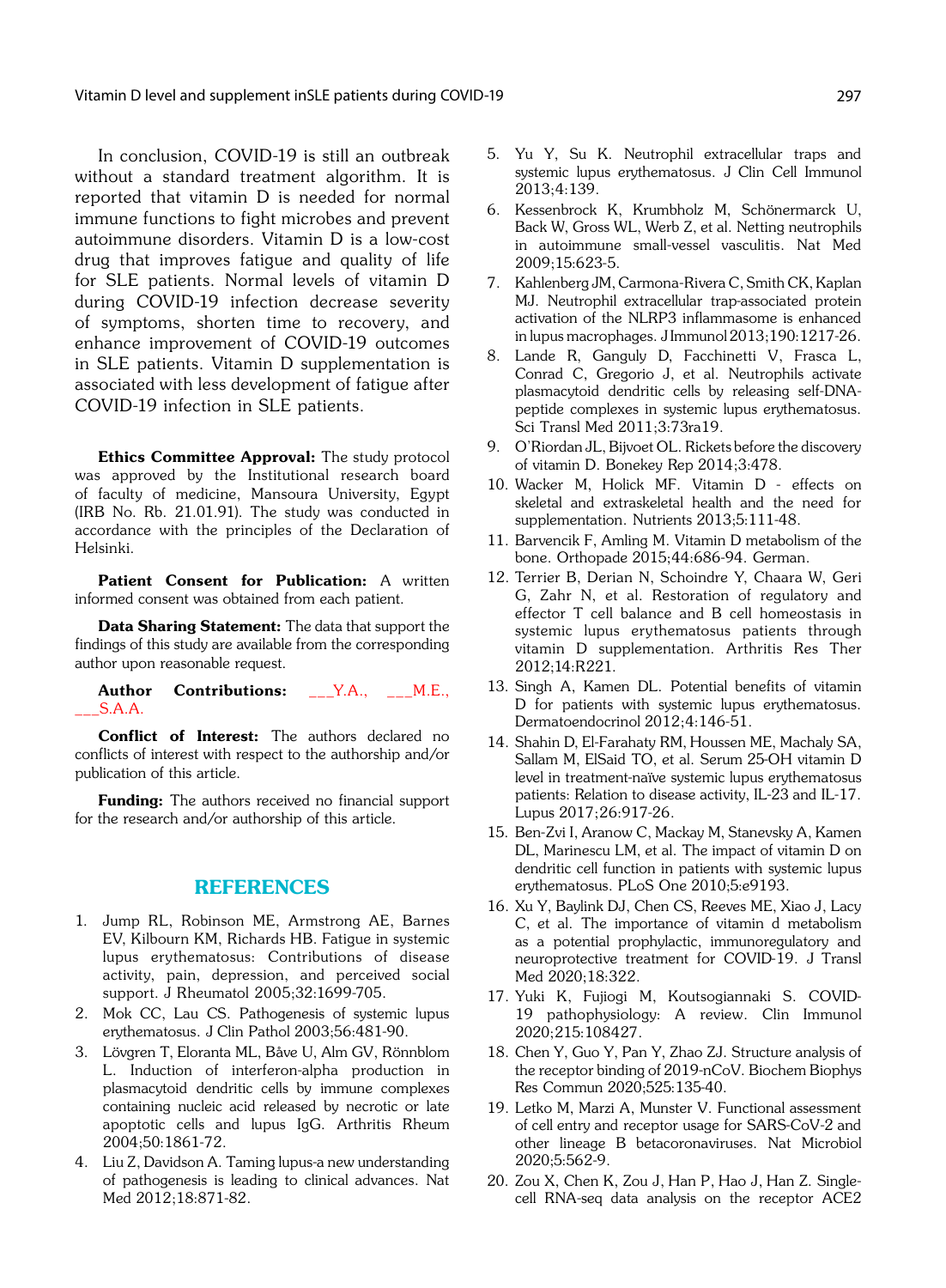expression reveals the potential risk of different human organs vulnerable to 2019-nCoV infection. Front Med 2020;14:185-92.

- 21. DeLuca HF. Vitamin D: Historical overview. Vitam Horm 2016;100:1-20.
- 22. Fraser WD, Tang JCY, Dutton JJ, Schoenmakers I. Vitamin D measurement, the debates continue, new analytes have emerged, developments have variable outcomes. Calcif Tissue Int 2020;106:3-13.
- 23. Cao H, Xu Y, de Necochea-Campion R, Baylink DJ, Payne KJ, Tang X, et al. Application of vitamin D and vitamin D analogs in acute myelogenous leukemia. Exp Hematol 2017;50:1-12.
- 24. Hou YJ, Okuda K, Edwards CE, Martinez DR, Asakura T, Dinnon KH 3rd, et al. SARS-CoV-2 reverse genetics reveals a variable infection gradient in the respiratory tract. Cell 2020;182:429-46.e14.
- 25. Rehan VK, Torday JS, Peleg S, Gennaro L, Vouros P, Padbury J, et al. 1Alpha,25-dihydroxy-3-epi-vitamin D3, a natural metabolite of 1alpha,25-dihydroxy vitamin D3: Production and biological activity studies in pulmonary alveolar type II cells. Mol Genet Metab 2002;76:46-56.
- 26. Holick MF. Vitamin D status: Measurement, interpretation, and clinical application. Ann Epidemiol 2009;19:73-8.
- 27. Li CH, Tang X, Wasnik S, Wang X, Zhang J, Xu Y, et al. Mechanistic study of the cause of decreased blood 1,25-Dihydroxyvitamin D in sepsis. BMC Infect Dis 2019;19:1020.
- 28. Binkley N, Krueger D, Cowgill CS, Plum L, Lake E, Hansen KE, et al. Assay variation confounds the diagnosis of hypovitaminosis D: A call for standardization. J Clin Endocrinol Metab 2004;89:3152-7.
- 29. Nguyen MH, Bryant K, O'Neill SG. Vitamin D in SLE: A role in pathogenesis and fatigue? A review of the literature. Lupus 2018;27:2003-11.
- 30. Bikle D. Extra renal synthesis of 1,25-dihydroxyvitamin D and its health implications. Clinic Rev Bone Miner Metab 2009;7:114-25.
- 31. Vabret N, Britton GJ, Gruber C, Hegde S, Kim J, Kuksin M, et al. Immunology of COVID-19: Current state of the science. Immunity 2020;52:910-41.
- 32. Ravid A, Koren R, Maron L, Liberman UA. 1,25(OH)2D3 increases cytotoxicity and exocytosis in lymphokine-activated killer cells. Mol Cell Endocrinol 1993;96:133-9.
- 33. Hewison M. Antibacterial effects of vitamin D. Nat Rev Endocrinol 2011;7:337-45.
- 34. Teymoori-Rad M, Shokri F, Salimi V, Marashi SM. The interplay between vitamin D and viral infections. Rev Med Virol 2019;29:e2032.
- 35. Hansdottir S, Monick MM, Hinde SL, Lovan N, Look DC, Hunninghake GW. Respiratory epithelial cells convert inactive vitamin D to its active form: Potential effects on host defense. J Immunol 2008;181:7090-9.
- 36. Hansdottir S, Monick MM, Lovan N, Powers L, Gerke A, Hunninghake GW. Vitamin D decreases respiratory syncytial virus induction of NF-kappaBlinked chemokines and cytokines in airway epithelium while maintaining the antiviral state. J Immunol 2010;184:965-74.
- 37. Liu PT, Stenger S, Tang DH, Modlin RL. Cutting edge: Vitamin D-mediated human antimicrobial activity against Mycobacterium tuberculosis is dependent on the induction of cathelicidin. J Immunol 2007;179:2060-3.
- 38. Khoo AL, Chai LY, Koenen HJ, Oosting M, Steinmeyer A, Zuegel U, et al. Vitamin D(3) down-regulates proinflammatory cytokine response to Mycobacterium tuberculosis through pattern recognition receptors while inducing protective cathelicidin production. Cytokine 2011;55:294-300.
- 39. Liu PT, Stenger S, Li H, Wenzel L, Tan BH, Krutzik SR, et al. Toll-like receptor triggering of a vitamin D-mediated human antimicrobial response. Science 2006;311:1770-3.
- 40. The epidemiological characteristics of an outbreak of 2019 novel coronavirus diseases (COVID-19) in China. Zhonghua Liu Xing Bing Xue Za Zhi 2020;41:145-51.
- 41. MacLaughlin J, Holick MF. Aging decreases the capacity of human skin to produce vitamin D3. J Clin Invest 1985;76:1536-8.
- 42. Gröber U, Kisters K. Influence of drugs on vitamin D and calcium metabolism. Dermatoendocrinol 2012;4:158-66.
- 43. Xu Y, Payne K, Pham LHG, Eunwoo P, Xiao J, Chi D, et al. A novel vitamin D gene therapy for acute myeloid leukemia. Transl Oncol 2020;13:100869.
- 44. Holick MF, Binkley NC, Bischoff-Ferrari HA, Gordon CM, Hanley DA, Heaney RP, et al. Evaluation, treatment, and prevention of vitamin D deficiency: An Endocrine Society clinical practice guideline. J Clin Endocrinol Metab 2011;96:1911-30.
- 45. Ross AC, Manson JE, Abrams SA, Aloia JF, Brannon PM, Clinton SK, et al. The 2011 report on dietary reference intakes for calcium and vitamin D from the Institute of Medicine: What clinicians need to know. J Clin Endocrinol Metab 2011;96:53-8.
- 46. Petri M, Bello KJ, Fang H, Magder LS. Vitamin D in systemic lupus erythematosus: Modest association with disease activity and the urine protein-to-creatinine ratio. Arthritis Rheum 2013;65:1865-71.
- 47. Chen G, Wu D, Guo W, Cao Y, Huang D, Wang H, et al. Clinical and immunological features of severe and moderate coronavirus disease 2019. J Clin Invest 2020;130:2620-9.
- 48. Johnstone J, Parsons R, Botelho F, Millar J, McNeil S, Fulop T, et al. Immune biomarkers predictive of respiratory viral infection in elderly nursing home residents. PLoS One 2014;9:e108481.